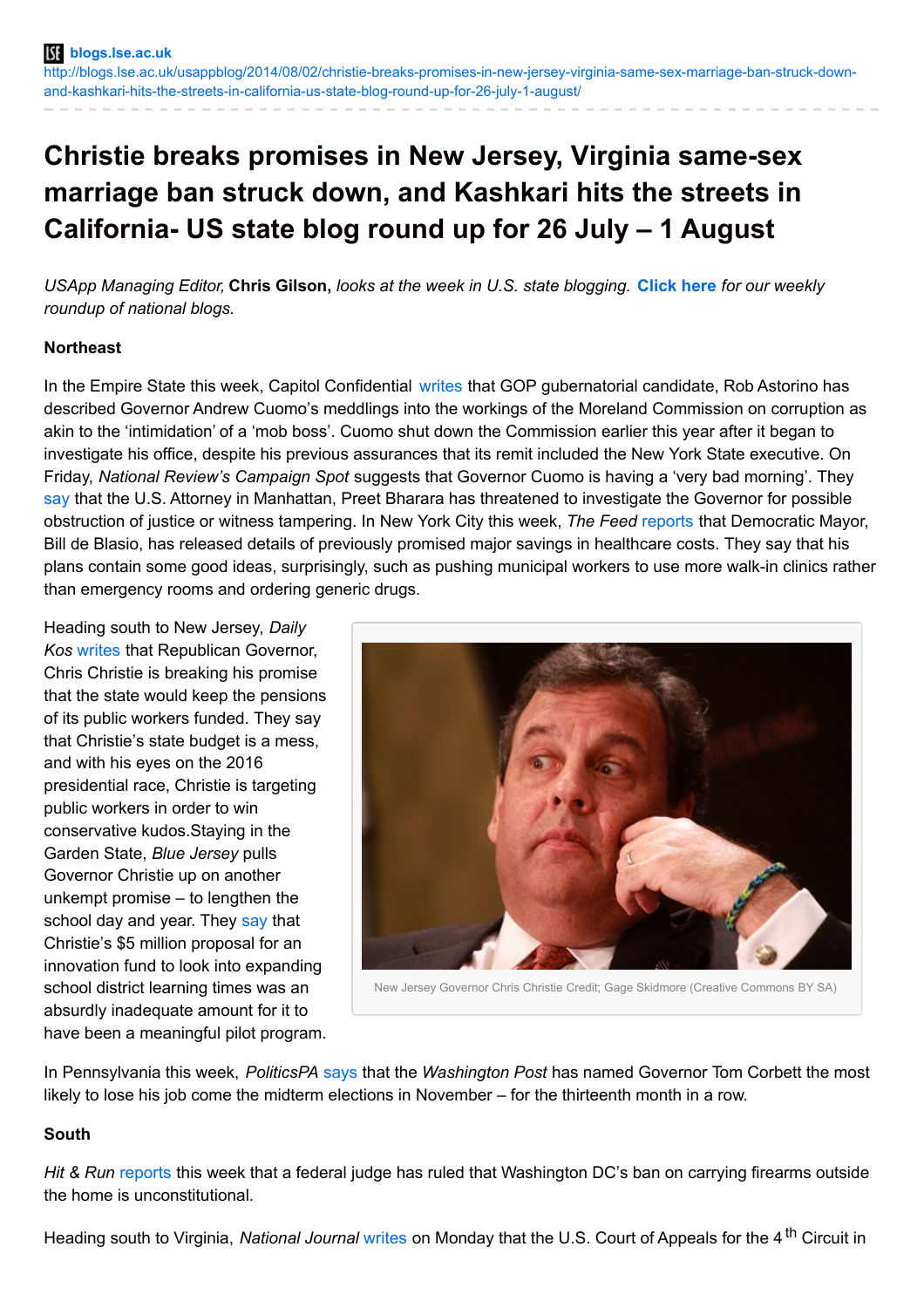Virginia has struck down the state's ban on gay marriage, ruling it to be unconstitutional. They say that the judgment upholds an earlier ruling that the ban violates the Constitution's equal protection clause.

In the Peach State this week, the *Monkey Cage* [says](http://www.washingtonpost.com/blogs/monkey-cage/wp/2014/07/28/a-purple-or-even-blue-georgia-not-yet/) that while the nonwhite population in Georgia is growing, it is far too soon for the state to be 'going purple'. They say that the demographic change that Georgia is experiencing has yet to have much, if any, effect on its status as a 'red state'.

In Mississippi this week, *Y'all Politics* [writes](http://yallpolitics.com/index.php/yp/post/the_mcdaniel_hostage_crisis_day_36_tired_of_the_circus_yet/) that the 'McDaniel hostage crisis' is into its 36 th day. They refer to Tea Party Senate hopeful Chris McDaniel, who lost a primary election to incumbent Senator Thad Cochran in June, and looks set to challenge the result. They say that only McDaniel can end the 'circus'. Staying in the Magnolia State, *Daily Kos* [says](http://www.dailykos.com/story/2014/07/30/1317882/-Fifth-Circuit-tells-Mississippi-it-cannot-close-its-last-abortion-clinic-over-admitting-privileges) that the Fifth Circuit Court of Appeals has issued a ruling that keeps the state's one remaining abortion-providing clinic open, because closing the clinic would unconstitutionally transfer the state's obligations to provide legal abortions to other states.

Moving down to the Lone Star State, *Burnt Orange Report* [says](http://www.burntorangereport.com/diary/15505/texas-ranked-10th-most-expensive-state-for-energy-1st-for-greenhouse-gases) that Texas has been ranked the 10 th most expensive state for energy, and number one for greenhouse gas emissions. They say that both of these titles are down to a lack of investment in infrastructure to lower traffic congestion, which would lower pollution levels. They also say the fact that Texas' state leaders actively deny climate change means they deny any attempt by the federal government to mitigate the problem.

## **Midwest**

On Thursday, *Hit & Run* [writes](http://reason.com/blog/2014/07/31/a-republican-governor-took-over-detroit) that Detroit's recent water crisis (where residents who have unpaid water bills are in danger of being cut off) has brought renewed attention to the city's plight. They say that the city emergency manager Kevyn Orr's, appointed by GOP Governor Rick Snyder, solutions of spending cuts and privatization has rankled some on the left who claim that an African-American city is being controlled by a Governor largely elected by white voters.

Heading west to Illinois, *The Daily Signal* [writes](http://dailysignal.com/2014/07/27/rahm-emanuel-seeks-quell-controversy-red-light-cameras-chicago/) that Chicago Mayor Rahm Emanuel has sought to quell controversy over the city's re-light cameras. They say that the Mayor has announced that 9,000 drivers would be allowed to contest their red-light tickets after an investigation found that the city was purposefully manipulating the system to get more tickets in certain places and certain times. Staying in the Prairie State, *National Review's The Campaign Spot* [says](http://www.nationalreview.com/campaign-spot/384027/coming-republican-takeover-illinois-jim-geraghty) that Governor Pat Quinn is facing an uphill battle to keep his job in the face of GOP candidate Bruce Rauner. They say that a Rauner win (who has a 14-point poll lead) could create coattails that might help the Republicans take the state house.

In Wisconsin this week, *The Feed* [reports](http://www.the-american-interest.com/blog/2014/07/31/wisconsin-supreme-court-rules-for-walker/) that the state Supreme Court has ruled in favor of GOP Governor Scott Walker's landmark law which strictly limits collective bargaining rights for public sector unions. They say that while Walker's re-election this fall is anything but certain, public sector unions in other parts of the country that are locked in similar disputes will be concerned at the ruling.

*Smart Politics* looks at the race for Minnesota's 8th Congressional District. They [say](http://blog.lib.umn.edu/cspg/smartpolitics/2014/07/the_8th_congressional_district.php) that this year the state's GOP has the chance to flip the same seat in three consecutive election cycles, something that has not happened in the North Star State for 66 years.

*PoliticusUSA* [writes](http://www.politicususa.com/2014/07/28/kansas-bankrupt-republicans-lying-tax-cutting-reason.html) on Monday that Republicans in Kansas are lying about the effectiveness of tax cuts. The GOP claim that Governor Sam Brownback's tax cuts have created jobs, but they say that the claim is based on incorrect figures, and that the state is going bankrupt as a result of the cuts.

In North Dakota this week, *The Political Carnival* says that fracking in the state may very well be producing radioactive waste. They [say](http://thepoliticalcarnival.net/2014/07/27/radioactive-waste-a-toxic-byproduct-of-fracking-drilling-in-n-dakota/) that this is appalling, and is made worse by the fact that the state lacks an environmental protection agency.

### **West and Pacific**

In the Centennial State this week, *Preserve the Beartooth Front* writes that the fact that a county judge in Boulder, Colorado struck down a ban on fracking may actually be good news because the approach is all-or-nothing. They